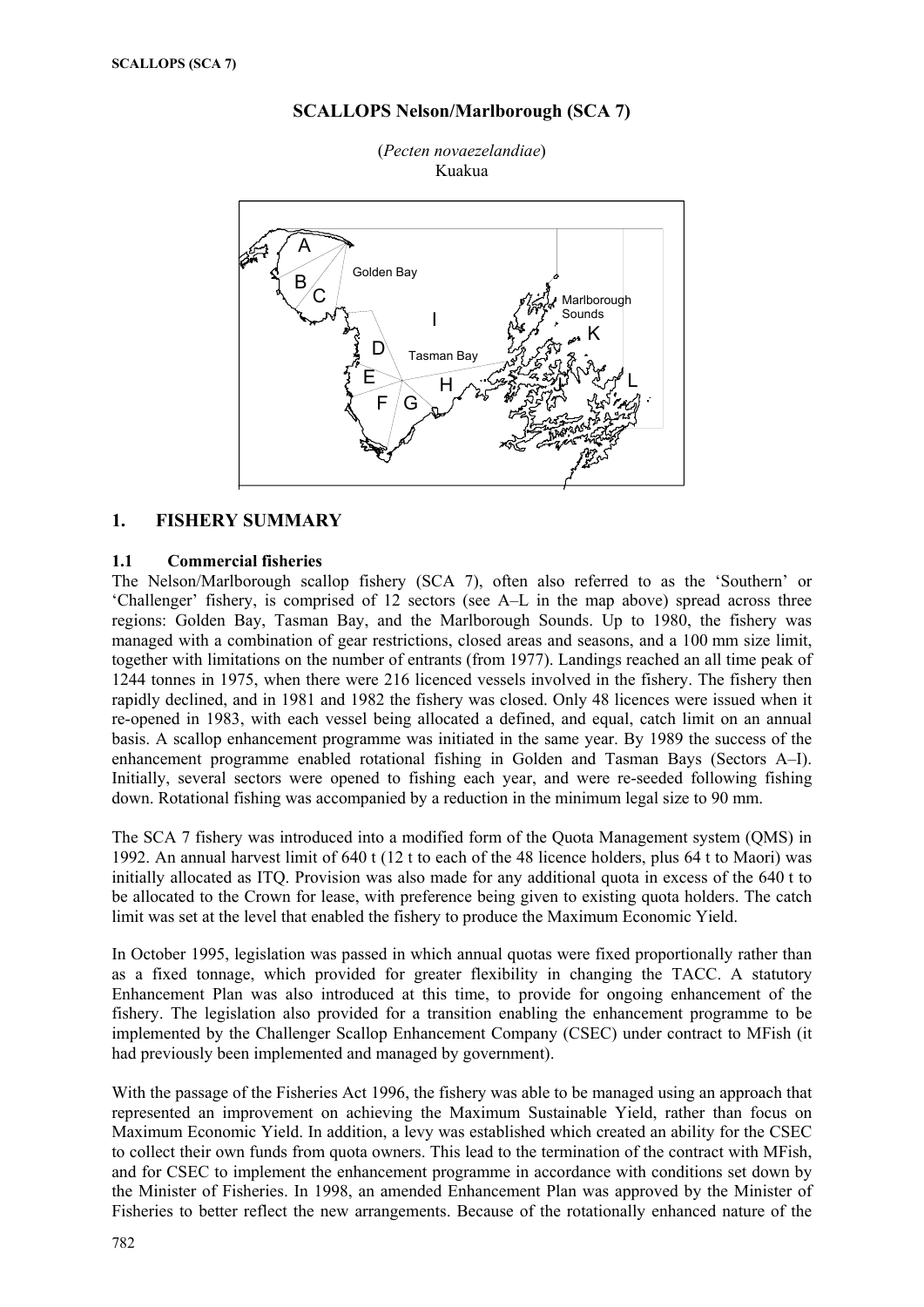fishery, the fishery was placed on the Third Schedule to the Fisheries Act 1996, and is, therefore, able to have an alternative TAC set under section 14 of the Fisheries Act 1996.

There has been relatively little change in the process used to manage this fishery in recent years. An annual dredge survey helps define biomass levels and population size structures, by sector before each season begins. This approach enables the fishery to concentrate in areas where scallops are predominantly above the minimum legal size, and reduces disturbance in areas where most of the population is sub-legal. The intended strategy has then been to open sectors on a rotational basis, with reseeding at the end of the season. This has not always occurred however, particularly in recent years when reseeding activity has been reduced. In 2000–01 and 2001–02, for example, high levels of natural recruitment in Golden Bay, led to fishing in all three sectors  $(A, B & C)$ , with the fishery targeting patches of recruited scallops. Further, Sector B has been fished almost every year, with the harvest from this sector accounting for the majority of that taken from Golden Bay. This practise of sub-sector 'rotation' is not consistent with that of three yearly sector rotational fishing regime as recommended by Breen and Kendrick (1997).

Separate catch limits are set each year (by CSEC in consultation with MFish) for the Tasman/Golden Bays and the Marlborough Sounds regions of the fishery. Actual commercial catch is subject to:

- the available sustainable harvest from areas open to fishing in that year,
- any adverse effects of fishing on the marine environment being avoided, remedied or mitigated,
- providing for an allowance for non-commercial fishing,
- a biotoxin monitoring programme being maintained, and
- the ratio of legal to non-legal sized fish in the areas open to fishing being above pre-set levels.

Reported landings (in meatweight i.e., processed weight, being the adductor muscle plus attached roe) from the Challenger scallop fishery are listed in Tables 1 and 2. Figure 1 shows the historical landings and TACC values for the SCA7 stock. The fishing year applicable to this fishery is from 1 April to 31 March. Commercial fishing usually occurs from August to December, although opening and closing dates are defined each year, and may differ between years.

| Table 1: Reported landings (t, meatweight) of scallops from Golden Bay, Tasman Bay, the Marlborough Sounds |  |
|------------------------------------------------------------------------------------------------------------|--|
| (Marl), and total landings (Total). Landings before 1977 were reported by the Golden Bay and Tasman Bay    |  |
| combined area (Gold/Tas). The fishery was closed for the 1981–82 and 1982–83 scallop fishing vears.        |  |

| Year        | Gold/Tas | Golden Bay   | Tasman Bay   | Marl. Sounds   | Total        |
|-------------|----------|--------------|--------------|----------------|--------------|
| 1959-60     | 2        |              |              |                | 2            |
| 1960-61     | 12       |              |              | $\overline{2}$ | 14           |
| $1961 - 62$ | 13       |              |              |                | 13           |
| $1962 - 63$ | 36       |              |              |                | 36           |
| 1963-64     | 117      |              |              | $\overline{c}$ | 119          |
| 1964-65     | 93       |              |              | $\overline{2}$ | 95           |
| 1965-66     | 42       |              |              |                | 42           |
| 1966-67     | 19       |              |              | 12             | 31           |
| 1967-68     | 9        |              |              | 4              | 13           |
| 1968-69     |          |              |              | 8              | 8            |
| 1969-70     | 72       |              |              | 6              | 78           |
| 1970-71     | 73       |              |              |                | 80           |
| 1971-72     | 206      |              |              | 9              | 215          |
| 1972-73     | 190      |              |              | 46             | 236          |
| 1973-74     | 197      |              |              | 124            | 321          |
| 1974-75     | 585      |              |              | 51             | 636          |
| 1975-76     | 1 1 7 4  |              |              | 72             | 1 2 4 6      |
| 1976-77     | 468      |              |              | 79             | 547          |
| 1977-78     |          | 342          | 168          | 63             | 575          |
| 1978-79     |          | 86           | 4            | 76             | 167          |
| 1979-80     |          | 32           | 30           | 39             | 104          |
| 1980-81     |          | $\mathbf{0}$ | 14           | 27             | 41           |
| 1981-82     |          | 0            | $\mathbf{0}$ | $\Omega$       | $\theta$     |
| 1982-83     |          | 0            | 0            | $\Omega$       | $\mathbf{0}$ |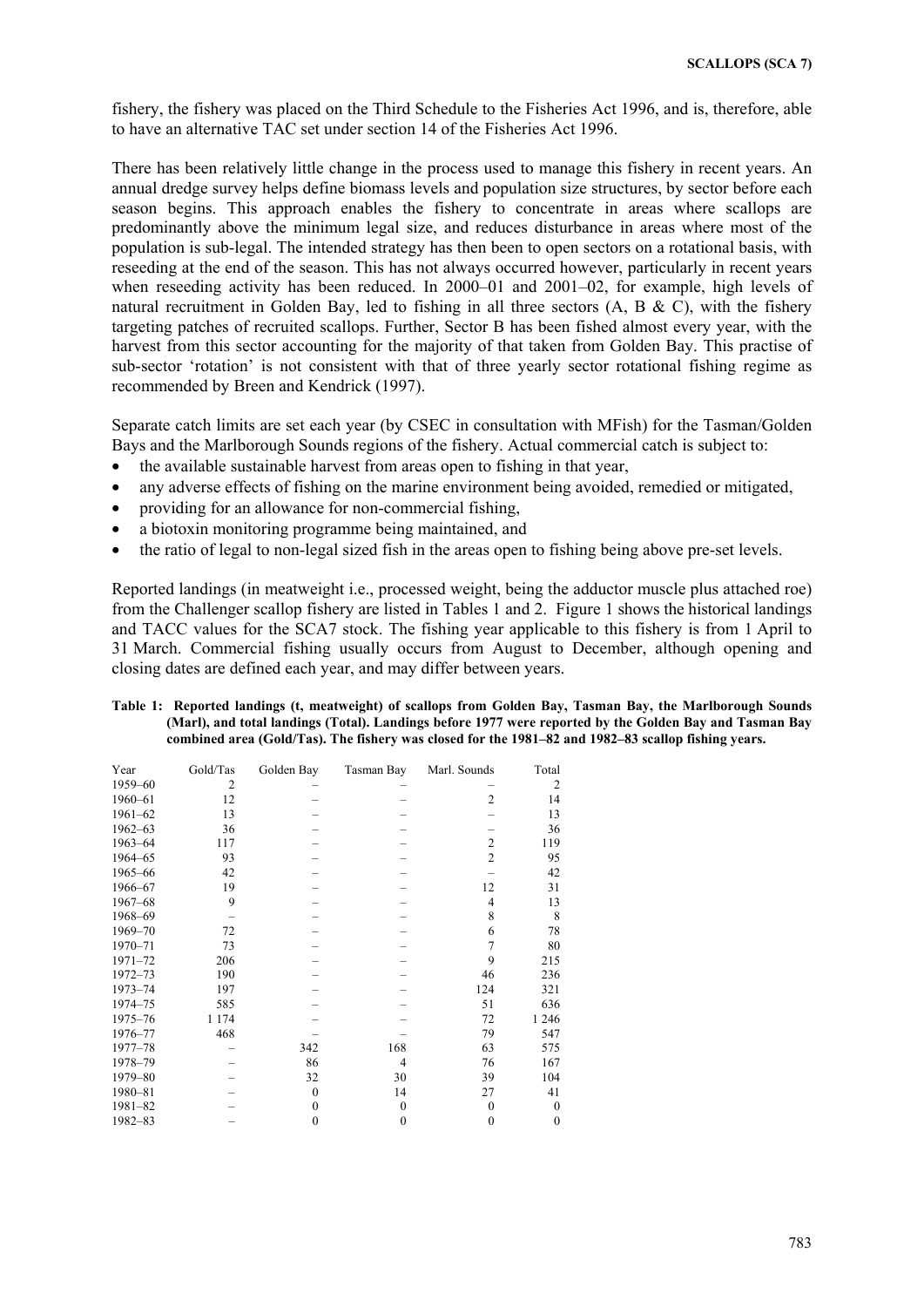**Table 2: Reported landings (t, meatweight) of scallops from Golden Bay, Tasman Bay, the Marlborough Sounds (Marl), and total landings (Total). Various landings limits (t, meatweight) are presented: Total Allowable Commercial Catch (TACC); initial industry controlled catch limit (ICCL); Marlborough Sounds catch limit (MSCL, a subset of the AAC/TACC).**

| Year        | Golden Bay | Tasman Bay     | Marl. Sounds | Total | <b>TACC</b> | <b>ICCL</b> | MSCL  |
|-------------|------------|----------------|--------------|-------|-------------|-------------|-------|
| 1983-84     | 0          | 164            | 61           | 225   |             |             |       |
| 1984-85     | 45         | 184            | 138          | 367   |             |             |       |
| 1985-86     | 43         | 102            | 100          | 245   |             |             |       |
| 1986-87     | 208        | 30             | 117          | 355   |             |             |       |
| 1987-88     | 113        |                | 105          | 219   |             |             |       |
| 1988-89     | 127        | 23             | 72           | 222   |             |             |       |
| 1989-90     | 68         | 42             | 95           | 205   |             |             |       |
| 1990-91     | 154        | 8              | 80           | 240   |             |             |       |
| 1991-92     | 629        | 9              | 30           | 672   |             |             |       |
| 1992-93     | 269        | 247            | 160          | 710   |             |             |       |
| 1993-94     | 208        | 461            | 135          | 805   | *1 100      |             |       |
| 1994-95     | 415        | 394            | 8            | 850   | *850        |             | 70    |
| 1995-96     | 319        | 92             | 76           | 521   | 720         |             | 73    |
| 1996-97     | 123        | 47             | 61           | 231   | 720         | 350         | 61    |
| 1997-98     | 239        | $\overline{2}$ | 58           | 298   | 720         | 310         | 58    |
| 1998-99     | 353        | 78             | 117          | 547   | 720         | 450         | 120   |
| 1999-00     | 514        | 155            | 7            | 676   | 720         | 720         | 50    |
| $2000 - 01$ | 303        | 19             | 16           | 336   | 720         | 720         | 50    |
| $2001 - 02$ | 660        | 32             | 25           | 717   | 720         | 720         | 76    |
| $2002 - 03$ | 370        | 39             | 62           | 471   | 747         | 747         | $(-)$ |
| $2003 - 04$ | 28         | 107            | 71           | 206   | 747         | 747         | $(-)$ |
| $2004 - 05$ | 20         | 47             | 51           | 118   | 747         | 747         | $(-)$ |
| $2005 - 06$ | 35         | 5              | 116          | 157   | 747         | 747         | $(-)$ |
| 2006-07     | 26         | 0              | 43           | 68    | 747         | 747         | $(-)$ |
| $2007 - 08$ | 128        | 0              | 6            | 134   | 747         | 747         | $(-)$ |
| 2008-09     | 76         | 0              | 28           | 104   | 747         | 747         | $(-)$ |

• Annual Allowable Catch (AAC); TACCs came into force 1 October 1995**.** 



**Figure 1: Historical landings and TACC for SCA7 (Nelson Marlborough). Note that this figure does not show data prior to entry into the QMS.** 

### **1.2 Recreational fisheries**

Scallops are taken by recreational fishers, throughout SCA 7, generally by dredge or diving. The recreational fishing season runs from 15 July to 14 February.

Each year the commercial and recreational sectors jointly review the prospects for the recreational fishery based on pre-season abundance and yield surveys. Following those discussions a number of non-commercial areas are routinely established to supplement the various regulatory closures, which apply to the commercial fishery only. Levels of recreational harvest probably vary significantly through time.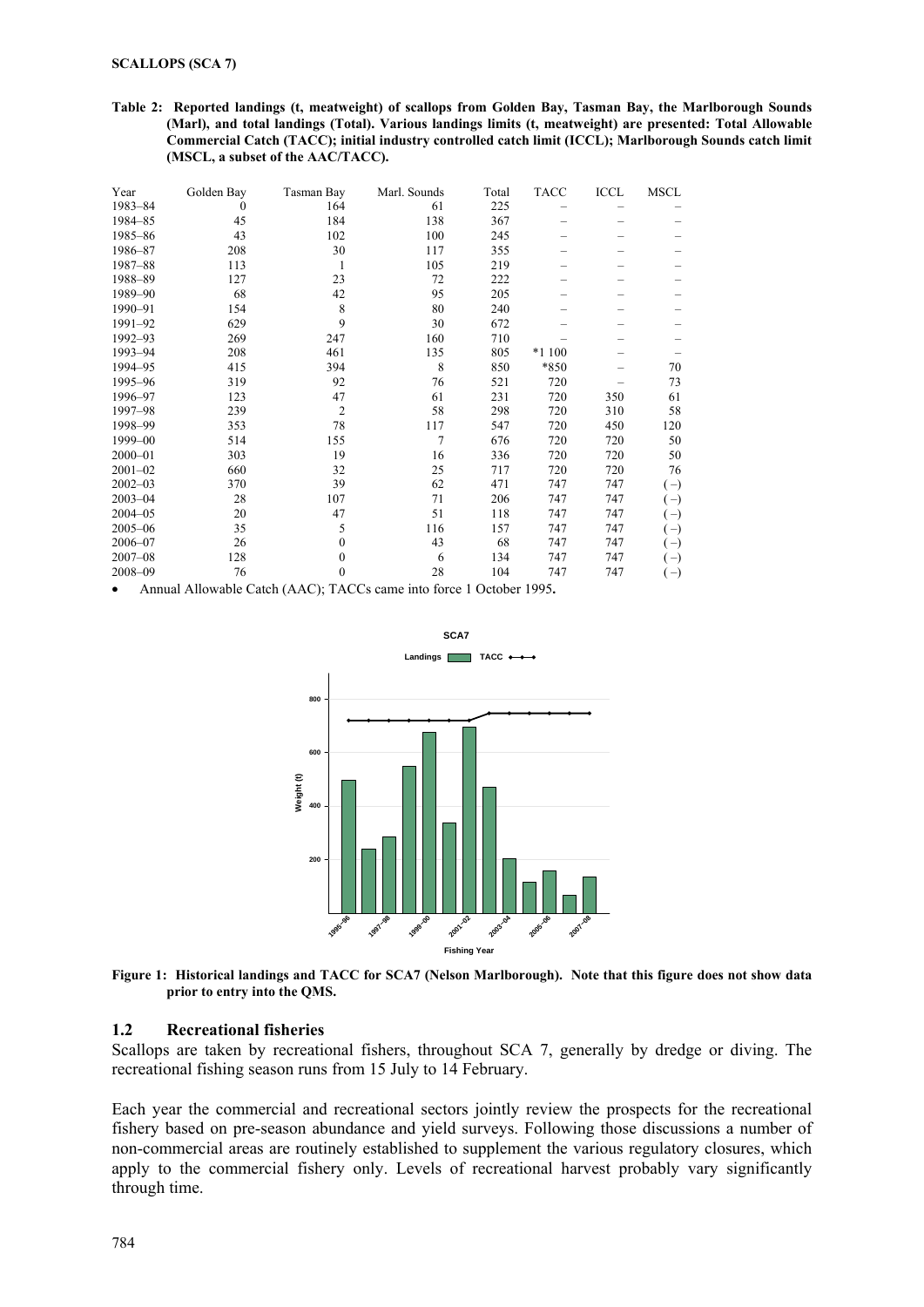The first recreational harvest estimates available were derived from telephone diary programmes in 1992–93 (Tierney et al. 1997), 1996 (Bradford 1998), 1999-00 (Boyd & Reilly 2004), and 2000–01 (Boyd et al. 2004), but these estimates are of dubious reliability (Table 3). In 2004, the Marine Recreational Fisheries Technical Working Group reviewed the harvest estimates of these surveys and concluded that the 1993/94 and 1996 estimates were unreliable due to a methodological error. While the same error did not apply to the 1999/2000 and 2000/01 surveys, it was considered the estimates may still be very inaccurate.

The most recent harvest estimates come from a targeted creel survey of the Golden Bay and Tasman Bay fisheries (Table 3), which was conducted in 2003–04 (Cole et al. 2006). This later estimate may be more accurate, as it is based upon direct, independent, and structured observations of the fishery, but there are no estimates available for the Marlborough Sounds. The scale of these estimates suggests, however, that recreational fishers only account for a small proportion of annual removals.

**Table 3: Estimated numbers of scallops harvested by recreational fishers in QMA 7, and a corresponding estimate of meatweight (Mwt, t) based on an assumed mean scallop meat weight of 13 g. The Marine Recreational Fisheries Technical Working Group reviewed the telephone/diary harvest estimates and concluded that the 1993/94 and 1996 estimates were unreliable due to a methodological error, and while the same error did not apply to the 1999/2000 and 2000/01 surveys, it was considered the estimates may still be very inaccurate.** 

| Year     | Area                 | Method          | Number   | CV  | Mwt  | $%$ of SCA 7<br>landings | Source                 |
|----------|----------------------|-----------------|----------|-----|------|--------------------------|------------------------|
| $1992 -$ | SCA <sub>7</sub>     | Telephone/diary | 1 680 00 | 15% | 21.8 | 3.0                      | Tierney et al. (1997)  |
| 1996     | SCA <sub>7</sub>     | Telephone/diary | 145600   | 21% | 18.9 | 7.6                      | Bradford (1998)        |
| $1999-$  | SCA <sub>7</sub>     | Telephone/diary | 3 3 9 1  | 20% | 44.1 | 6.1                      | Boyd & Reilly $(2004)$ |
| $2000 -$ | SCA <sub>7</sub>     | Telephone/diary | 2867     | 14% | 37.3 | 10.0                     | Boyd et al. (2004)     |
| $2003 -$ | Golden & Tasman Bays | Creel survey    | 860 000  | 5%  | 9.4  | 6.5                      | Cole et al. (2006)     |

### **1.3 Customary non-commercial fisheries**

Scallops were undoubtedly used traditionally as food by Maori, although quantitative information on the level of customary non-commercial take is not available.

### **1.4 Illegal catch**

There is no quantitative information on the level of illegal catch.

### **1.5 Other sources of fishing mortality**

The extent of other sources of fishing mortality is unknown. Incidental mortality of scallops caused by ring-bag dredging is unknown for the Challenger fishery, although studies conducted in the Coromandel fishery showed that mortality was high (up to about 50% for larger size classes) for scallops encountered by box dredges. Stochastic modelling suggested the incidental mortality caused by dredging substantially changed the shape of yield-per-recruit curves for Coromandel scallops, causing generally asymptotic curves to become domed, and decreasing estimates of  $F_{MAX}$  and  $F_{0.1}$ . Other field experiments and modelling suggest that dredging reduces habitat heterogeneity, increases juvenile mortality, makes yield-per-recruit curves even more domed, and decreases estimates of  $F_{MAX}$ and  $F_{0.1}$  even further.

### **2. BIOLOGY**

*Pecten novaezelandiae* is a functional hermaphrodite that breeds generally in early summer (although partial spawning can occur from at least August to February). Most scallops mature by the end of their first year, but they contribute little to the spawning pool until the end of their second year. Year 1 scallops contain about 500 000 eggs, whereas year 4 and 5 scallops can contain over 40 million. Scallop veliger larvae spend about 3 weeks in the plankton. They then attach to algae or some other filamentous material with fine byssus threads. When the spat reach about 5 mm they detach and take up the free-living habit of adults, usually lying in depressions on the seabed and often covered by a layer of silt. Although adult scallops can swim, they appear to move very little (based on underwater observations, the recovery of tagged scallops, and the persistence of morphological differences between adjacent sub-populations).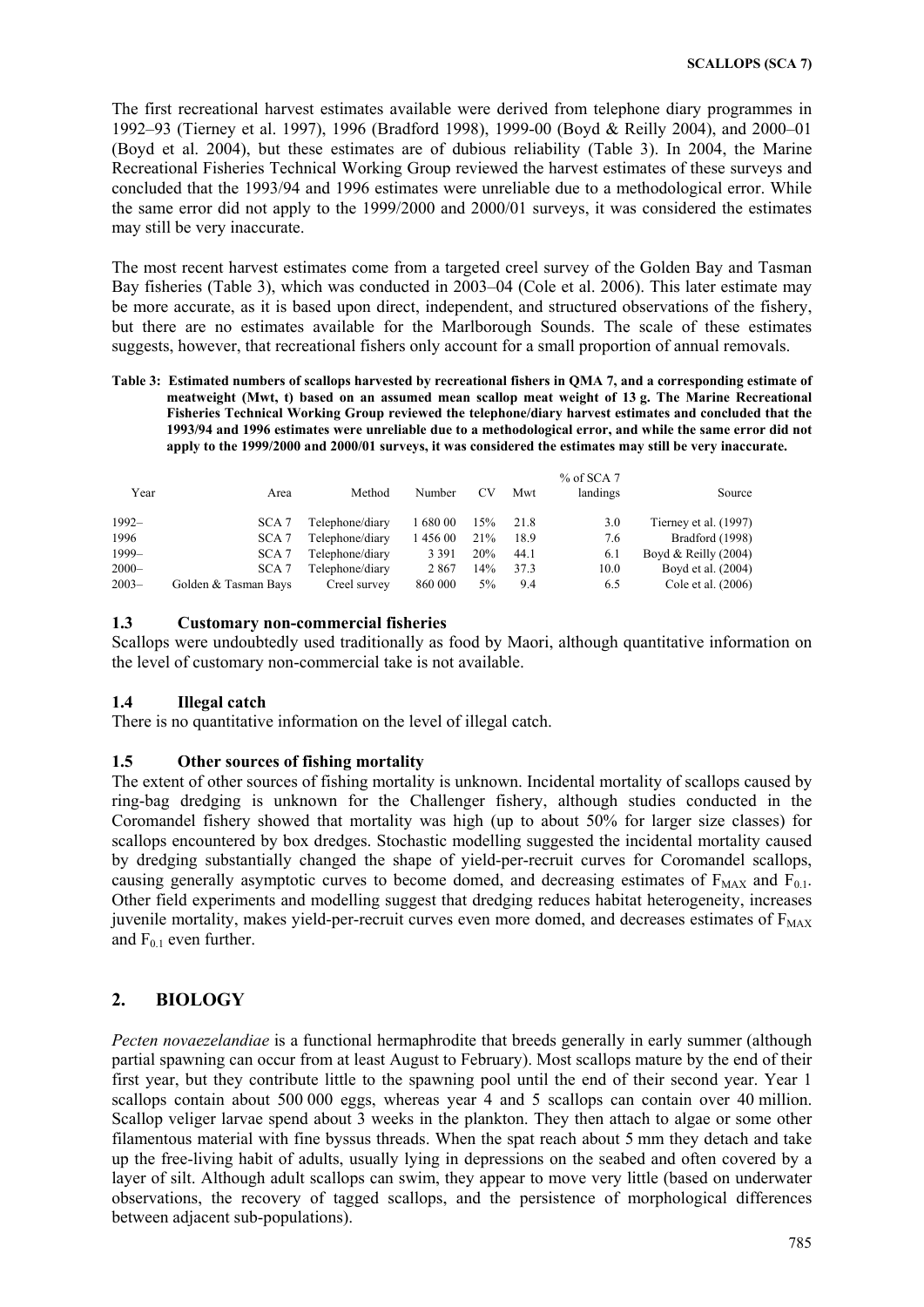The relatively high fecundity, and likely variability in the mortality of larvae and pre-recruits, could lead to high variability in natural annual recruitment. This variability is a characteristic of scallop populations worldwide.

All references to "shell length" in this report refer to the maximum linear dimension of the shell, in an anterior-posterior axis. Scallops in the outer Pelorus Sound grew to a shell length of about 60 mm in 1 year, and can reach 100 mm in 2 years. This is typical of the pattern of growth that occurs under the rotational fishing strategy in Tasman and Golden Bays as well. Growth slows during the winter, and was found to vary between years (it is probably influenced by water temperature, food availability, and scallop density). Growth rings form on the shell during winter, but also at other times, precluding the use of ring counts as accurate indicators of age. Experience with enhanced stocks in Tasman and Golden Bay has indicated that scallops generally attain a shell length of 90 mm in just under 2 years, although, in conditions where food is limiting, almost 3 years may be required to reach this size.

Bull (1976) estimated the annual natural mortality rate for two populations of adult scallops in Pelorus Sound to be 23% and 39%. Bull & Drummond (1994) estimated the mortality of  $0+$  and  $1+$  scallops to be about 38% per year, with mortality of 2+ scallops increasing to 66%. These studies suggest that average natural mortality in the Challenger fishery is quite high (Table 4), and most previous stock assessments have assumed  $M = 0.46$  y<sup>-1</sup> (instantaneous rate). Incidences of large-scale die-off in localised areas have been observed (e.g., mortality associated with storms in 1998).

#### **Table 4: Estimates of biological parameters**

|                            |              | Estimates    | Source                                        |
|----------------------------|--------------|--------------|-----------------------------------------------|
| 1. Natural mortality, M    |              |              |                                               |
| Pelorus Sound              |              | 0.26, 0.49   | Bull (1976)                                   |
| Golden & Tasman Bays       |              | $0+&1+,0.21$ | Bull & Drummond (1994)                        |
| Golden & Tasman Bays       |              | $2+, 0.46$   | Bull & Drummond (1994)                        |
| 2. Growth                  |              |              |                                               |
| Age-length relationship    | Age $(y)$    | SL(mm)       |                                               |
| Pelorus Sound              |              | 60           | Bull (1976)                                   |
| Pelorus Sound              | 2            | 97           | Bull (1976)                                   |
| Pelorus Sound              | 3            | 105          | Bull (1976)                                   |
| Pelorus Sound              | 4            | 111          | Bull (1976)                                   |
| von Bertalanffy parameters | $L_{\infty}$ | K            |                                               |
|                            | 144          | 0.40         | Data of Bull (1976), analysed by Breen (1995) |

## **3. STOCKS AND AREAS**

The stock structure of scallops in New Zealand waters is uncertain. Scallops in Tasman Bay and Golden Bay probably constituted a single genetic stock before enhancement began, owing to the known circulation pattern of water masses in this area and the relatively long duration of the larval planktonic stage. Since enhancement, any genetic differences throughout the Challenger area would almost certainly have been erased. Enhancement in the Marlborough Sounds has been limited, but would have contributed towards homogenising stocks. Water movements eastward through Cook Strait had almost certainly enabled a degree of genetic mixing between Tasman/Golden Bay and Marlborough Sounds stocks before any enhancement began. There is no known stock-recruit relationship for SCA 7 scallops.

## **4. STOCK ASSESSMENT**

### **4.1 Estimates of fishery parameters and abundance**

Biomass in the main commercial scallop beds in the Challenger fishery have been estimated annually since 1994 using a two-phase stratified random dredge survey (Tables 5 and 6). Surveys since 1998 are essentially comparable, in that they used the same fishing gear and covered quite similar areas.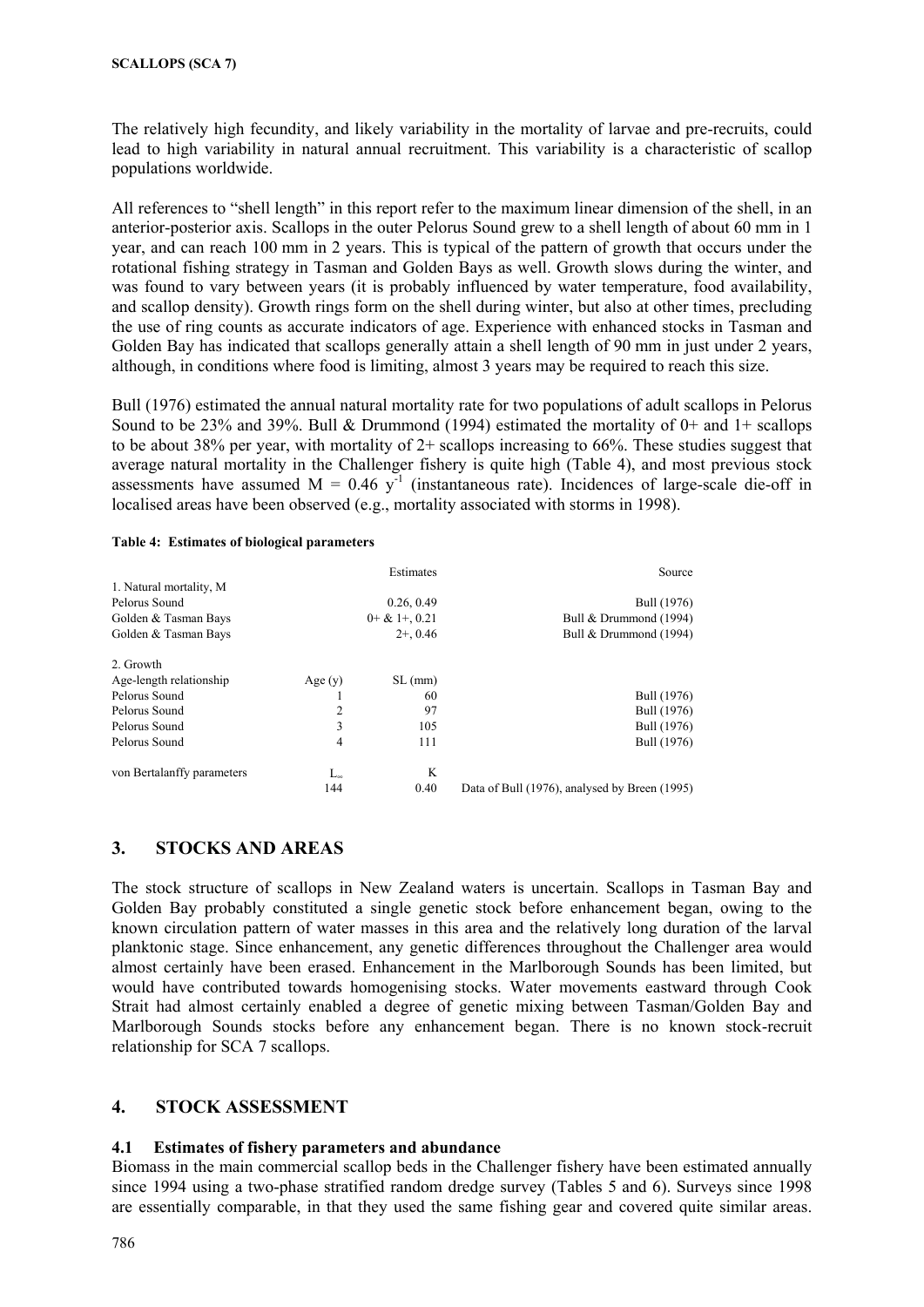Earlier surveys covered smaller areas, although these would generally have included the areas of main recruited scallop densities. Surveys up to 1995 used the "MAF" dredge, while from 1997 the "CSEC" dredge was used. In 1996, both dredges were used, with data from the CSEC dredge being used for the biomass analysis. The efficiencies of the two dredges at a single site in each of Golden Bay, Tasman Bay, and the Marlborough Sounds were not significantly different. The mean efficiency at these sites (based on a comparison of diver and dredge transects) were 0.58, 0.66, and 0.85, respectively, giving an overall mean efficiency of 0.70. The values in Table 5 are absolute estimates, with different dredge efficiency estimates in different years. A dredge efficiency of 0.4 is assumed for the 1994 survey, based on the mean of 11 efficiency trials using various vessels and the MAF dredge. A dredge efficiency of 0.7 was assumed for all surveys from 1995 to 2003 inclusive (as they used the same vessel and comparable dredges). The difference between the two efficiency estimates (0.4 and 0.7) could be due to a vessel effect. Dredge efficiency in 2004–06 was assumed using the results of Handley et al. (2004); in 2007, average values of 0.7 and Handley et al.'s (2004) results were used; in 2008, dredge efficiency was not assumed, but was estimated using a bootstrapping procedure. resampling with replacement from the available raw data from dredge efficiency experiments (Tuck & Brown 2008).

Up to 1995, a recruit size of  $\geq 90$  mm (the commercial size limit) was used. A yield per recruit analysis in 1995 indicated that 89 mm was the optimal harvest size, so from 1996 to 2000, recruit estimates were calculated using this value (although harvesters and processors continued to take only scallops  $\geq 90$  mm, the minimum legal size). In 2001, a recruit size of  $\geq 90$  mm was again used.

This fishery operates with a feedback loop that checks the reliability of the biomass survey. At the end of each commercial season, landings from each sector fished are compared with the survey biomass estimates for the sector.

**Table 5: Historical absolute estimates of pre-recruit numbers (PreN, millions), recruited numbers (RecN, millions), recruited greenweight (RecG, t), and recruited meatweight (MtWt, t) in Golden Bay, Tasman Bay, and the Marlborough Sounds, from dredge surveys in May-June of each year. Dredge efficiency is assumed to be 0.4 in 1994, 0.7 in 1995–2003, 0.34–0.49 in 2004–06, 0.52-0.63 in 2007; dredge efficiency in 2008 was estimated using a bootstrap analysis (Tuck & Brown 2008);** *n***, number of dredge samples; Area, area surveyed.** 

| Year | n   | Area    |       |       |                                | Golden Bay |                          |      |                                                                           | Tasman Bay |       |      | Marlborough Sounds |      |
|------|-----|---------|-------|-------|--------------------------------|------------|--------------------------|------|---------------------------------------------------------------------------|------------|-------|------|--------------------|------|
|      |     | (ha)    | PreN  | RecN  | RecG                           | MtWt       | PreN                     | RecN | RecG                                                                      | MtWt       | PreN  | RecN | RecG               | MtWt |
| 1994 | 166 | 35 330  | -     | 84.5  | $\qquad \qquad \longleftarrow$ | 1 1 0 1    | $\overline{\phantom{0}}$ | 67.6 | -                                                                         | 981        | -     | 13.2 | -                  | 192  |
| 1995 | 149 | 78 890  |       | -     | $\overline{\phantom{0}}$       | 253        |                          |      | $\hspace{1.0cm} \rule{1.5cm}{0.15cm} \hspace{1.0cm} \rule{1.5cm}{0.15cm}$ | 104        |       |      | -                  | 63   |
| 1996 | 299 | 54 770  |       |       | $\qquad \qquad \longleftarrow$ | 108        |                          |      | $\overline{\phantom{m}}$                                                  | 126        |       |      | -                  | 90   |
| 1997 | 292 | 119 620 |       |       | $\overline{\phantom{0}}$       | 358        |                          |      | -                                                                         | 37         |       |      |                    | 83   |
| 1998 | 509 | 196852  | 54.4  | 44.5  | 4 1 1 4                        | 506        | 77.1                     | 51.5 | 4419                                                                      | 553        | 23.7  | 16.4 | 438                | 168  |
| 1999 | 482 | 213 414 | 29.1  | 56.0  | 5 8 4 2                        | 637        | 110.8                    | 42.4 | 4 3 9 6                                                                   | 536        | 19.1  | 10.1 | 991                | 106  |
| 2000 | 382 | 209 438 | 285.5 | 71.5  | 6 1 4 4                        | 658        | 611.3                    | 30.0 | 2977                                                                      | 302        | 44.6  | 9.0  | 854                | 75   |
| 2001 | 337 | 206 780 | 194.1 | 114.7 | 10                             | 297        | 662.5                    | 32.1 | 3 0 3 6                                                                   | 317        | 58.5  | 11.7 | 1 100              | 113  |
| 2002 | 368 | 208 188 | 83.7  | 62.4  | 5 7 5 5                        | 872        | 674.7                    | 33.7 | 3 0 1 5                                                                   | 416        | 85.8  | 13.2 | 1 1 9 2            | 179  |
| 2003 | 376 | 209 571 | 44.0  | 16.7  | 1527                           | 160        | 308.9                    | 39.8 | 3 5 0 2                                                                   | 392        | 76.7  | 9.6  | 850                | 101  |
| 2004 | 447 | 210 325 | 34.4  | 6.4   | 554                            | 69         | 210.3                    | 37.9 | 3 3 3 9                                                                   | 395        | 180.0 | 17.6 | 1510               | 151  |
| 2005 | 432 | 213 015 | 28.6  | 12.1  | 052                            | 126        | 49.8                     | 16.0 | 437                                                                       | 162        | 201.2 | 25.5 | 2 1 9 1            | 226  |
| 2006 | 461 | 213 296 | 155.4 | 10.2  | 941                            | 110        | 54.3                     | 2.8  | 251                                                                       | 25         | 189.3 | 15.2 | 1 3 4 4            | 136  |
| 2007 | 340 | 213 169 | 60.8  | 53.2  | 4 8 0 9                        | 529        | 15.2                     | 1.6  | 154                                                                       | 16         | 80.2  | 16.3 | 492                | 153  |
| 2008 | 285 | 212 362 | 43.3  | 26.2  | 2 1 1 9                        | 278        | 6.0                      | 0.7  | 55                                                                        |            | 47.8  | 19.3 | 1563               | 190  |

Historical survey data were reanalysed in 2009 using a revised analytical procedure described by Tuck & Brown (2008) to better account for uncertainty in the time of survey biomass estimates (Table 6).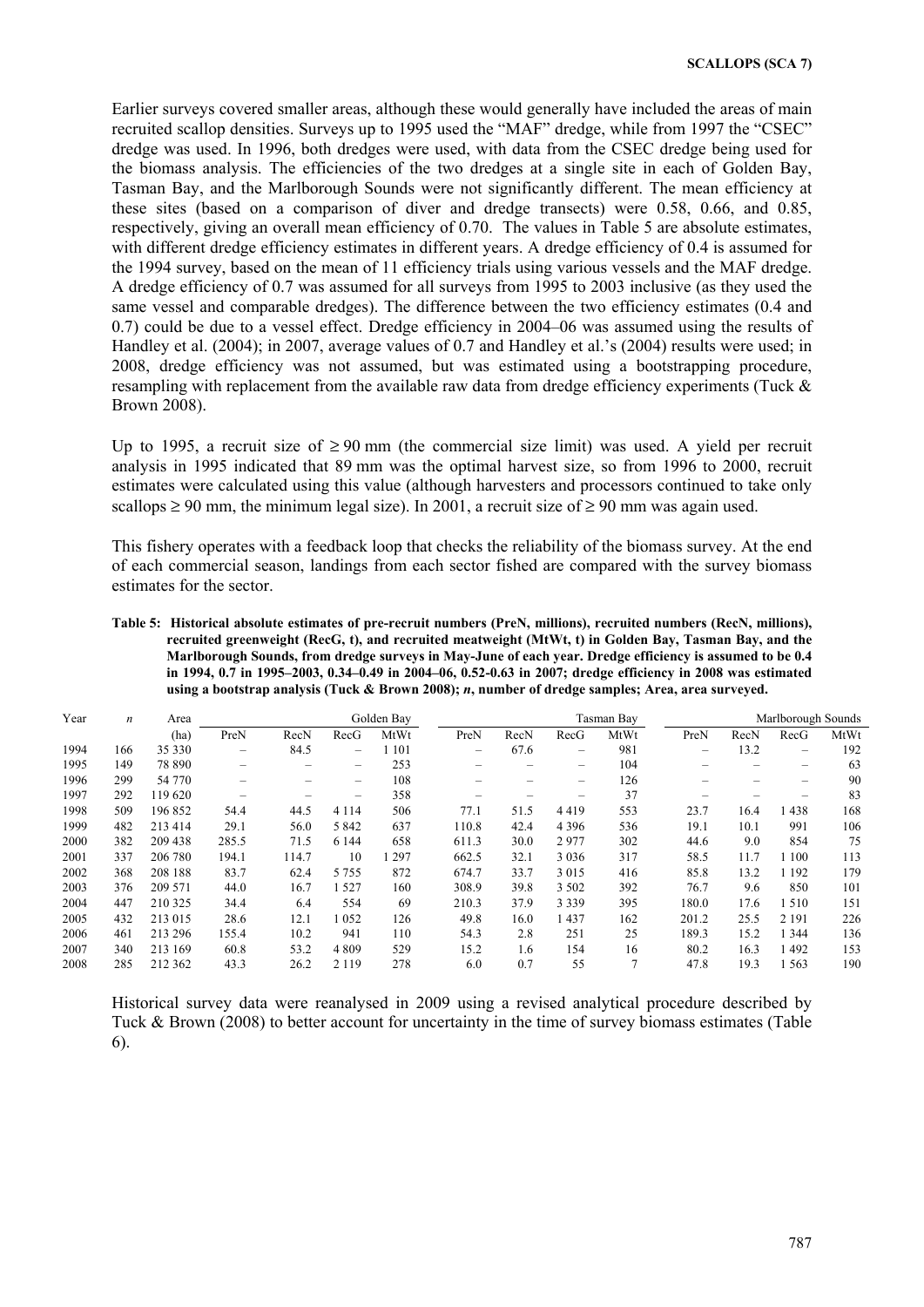**Table 6: Revised absolute estimates and CVs of recruited numbers of scallops 90 mm or more shell length (RecN, millions), recruited greenweight (RecG, t), and recruited meatweight (MtWt, t) in Golden Bay, Tasman Bay, the Marlborough Sounds, and for the SCA 7 fishery total, from dredge surveys in May-June of each year. Values in this table were derived by reanalysing the historical survey data using a revised analytical procedure described by Tuck & Brown (2008) to better account for uncertainty in the time of survey biomass estimates.** 

| Year |       |                    |         |         |      | Golden Bay         |       |         |         |         |         | <b>Tasman Bay</b>   |
|------|-------|--------------------|---------|---------|------|--------------------|-------|---------|---------|---------|---------|---------------------|
|      | RecN  | RecN <sub>CV</sub> | RecG    | RecG CV | MtWt | MtWt CV            | RecN  | RecN CV | RecG    | RecG CV | MtWt    | MtWt CV             |
| 1997 | 40.1  | 0.24               | 3 4 7 1 | 0.25    | 437  | 0.29               | 3.1   | 0.25    | 245     | 0.25    | 31      | 0.29                |
| 1998 | 55.7  | 0.18               | 4 6 0 5 | 0.19    | 584  | 0.24               | 66.2  | 0.19    | 5 1 0 8 | 0.18    | 645     | 0.23                |
| 1999 | 60.4  | 0.20               | 5 3 2 3 | 0.20    | 673  | 0.25               | 55.3  | 0.21    | 4 7 2 4 | 0.21    | 602     | 0.27                |
| 2000 | 87.8  | 0.18               | 6896    | 0.18    | 872  | 0.24               | 36.3  | 0.18    | 3 0 2 7 | 0.18    | 386     | 0.23                |
| 2001 | 151.5 | 0.22               | 11 510  | 0.21    | 1456 | 0.26               | 37.8  | 0.18    | 2977    | 0.18    | 378     | 0.23                |
| 2002 | 106.6 | 0.18               | 8 3 2 6 | 0.18    | 1053 | 0.24               | 55.3  | 0.18    | 4 2 7 2 | 0.18    | 544     | 0.23                |
| 2003 | 28.9  | 0.18               | 2 2 6 9 | 0.17    | 287  | 0.23               | 67.9  | 0.18    | 5 1 9 2 | 0.18    | 661     | 0.23                |
| 2004 | 5.6   | 0.20               | 432     | 0.20    | 55   | 0.25               | 31.8  | 0.18    | 2 3 8 6 | 0.18    | 304     | 0.24                |
| 2005 | 10.9  | 0.20               | 871     | 0.20    | 110  | 0.25               | 13.1  | 0.19    | 1012    | 0.19    | 129     | 0.23                |
| 2006 | 10.3  | 0.20               | 858     | 0.20    | 109  | 0.25               | 2.4   | 0.19    | 186     | 0.19    | 24      | 0.23                |
| 2007 | 55.6  | 0.20               | 4411    | 0.20    | 557  | 0.24               | 1.6   | 0.22    | 131     | 0.22    | 17      | 0.27                |
| 2008 | 27.0  | 0.20               | 2 1 9 8 | 0.20    | 278  | 0.25               | 0.8   | 0.32    | 58      | 0.32    | 7       | 0.35                |
|      |       |                    |         |         |      |                    |       |         |         |         |         |                     |
| Year |       |                    |         |         |      | Marlborough Sounds |       |         |         |         |         | SCA 7 fishery total |
|      | RecN  | RecN CV            | RecG    | RecG CV | MtWt | MtWt CV            | RecN  | RecN CV | RecG    | RecG CV | MtWt    | MtWt CV             |
| 1997 | 9.0   | 0.23               | 781     | 0.24    | 99   | 0.29               | 52.1  | 0.22    | 4 4 9 7 | 0.23    | 568     | 0.26                |
| 1998 | 20.8  | 0.25               | 1731    | 0.25    | 220  | 0.29               | 142.7 | 0.17    | 11 444  | 0.18    | 1450    | 0.20                |
| 1999 | 11.6  | 0.18               | 969     | 0.19    | 123  | 0.23               | 127.2 | 0.18    | 11 016  | 0.19    | 1 3 9 9 | 0.21                |
| 2000 | 11.4  | 0.19               | 962     | 0.19    | 122  | 0.24               | 135.5 | 0.17    | 10885   | 0.17    | 1 3 8 0 | 0.20                |
| 2001 | 14.0  | 0.20               | 1 1 2 4 | 0.20    | 143  | 0.24               | 203.3 | 0.20    | 15 611  | 0.19    | 1977    | 0.22                |
| 2002 | 24.8  | 0.21               | 2 0 4 8 | 0.22    | 260  | 0.26               | 186.7 | 0.17    | 14 646  | 0.18    | 1857    | 0.20                |
| 2003 | 16.6  | 0.21               | 1 3 2 5 | 0.21    | 168  | 0.26               | 113.3 | 0.17    | 8786    | 0.17    | 1 1 1 6 | 0.19                |
| 2004 | 14.5  | 0.19               | 1 1 2 0 | 0.19    | 142  | 0.24               | 51.9  | 0.17    | 3937    | 0.17    | 501     | 0.20                |
| 2005 | 21.6  | 0.20               | 1690    | 0.20    | 214  | 0.25               | 45.7  | 0.18    | 3 5 7 4 | 0.18    | 453     | 0.20                |
| 2006 | 13.6  | 0.22               | 1 0 4 1 | 0.22    | 132  | 0.27               | 26.3  | 0.19    | 2 0 8 5 | 0.19    | 264     | 0.22                |
| 2007 | 16.7  | 0.23               | 1 3 2 6 | 0.23    | 169  | 0.28               | 74.0  | 0.19    | 5 8 6 8 | 0.19    | 742     | 0.22                |

### **4.2 Biomass estimates**

Virgin biomass,  $B_0$ , and the biomass that will support the maximum sustainable yield,  $B_{MSY}$ , have not been estimated and are probably not appropriate reference points for a stock with highly variable recruitment and growth such as scallops.

Start of season (nominally 1 September) recruited biomass is estimated each year (Table 7) from a pre-season dredge survey, which is usually conducted in May. Estimates were derived using the 'old' analytical procedure which assumed that near legal scallops grow 3 mm between the time of survey and the start of season, and the mean meatweight of scallops is 13 g. Coefficients of variation (CVs) were not calculated, but would be at least as large as those on the estimates of time of survey biomass (Table 5).

Historical survey data were reanalysed in 2009 using a revised analytical procedure described by Tuck & Brown (2008) to better account for uncertainty in the start of season biomass estimates (Table 8).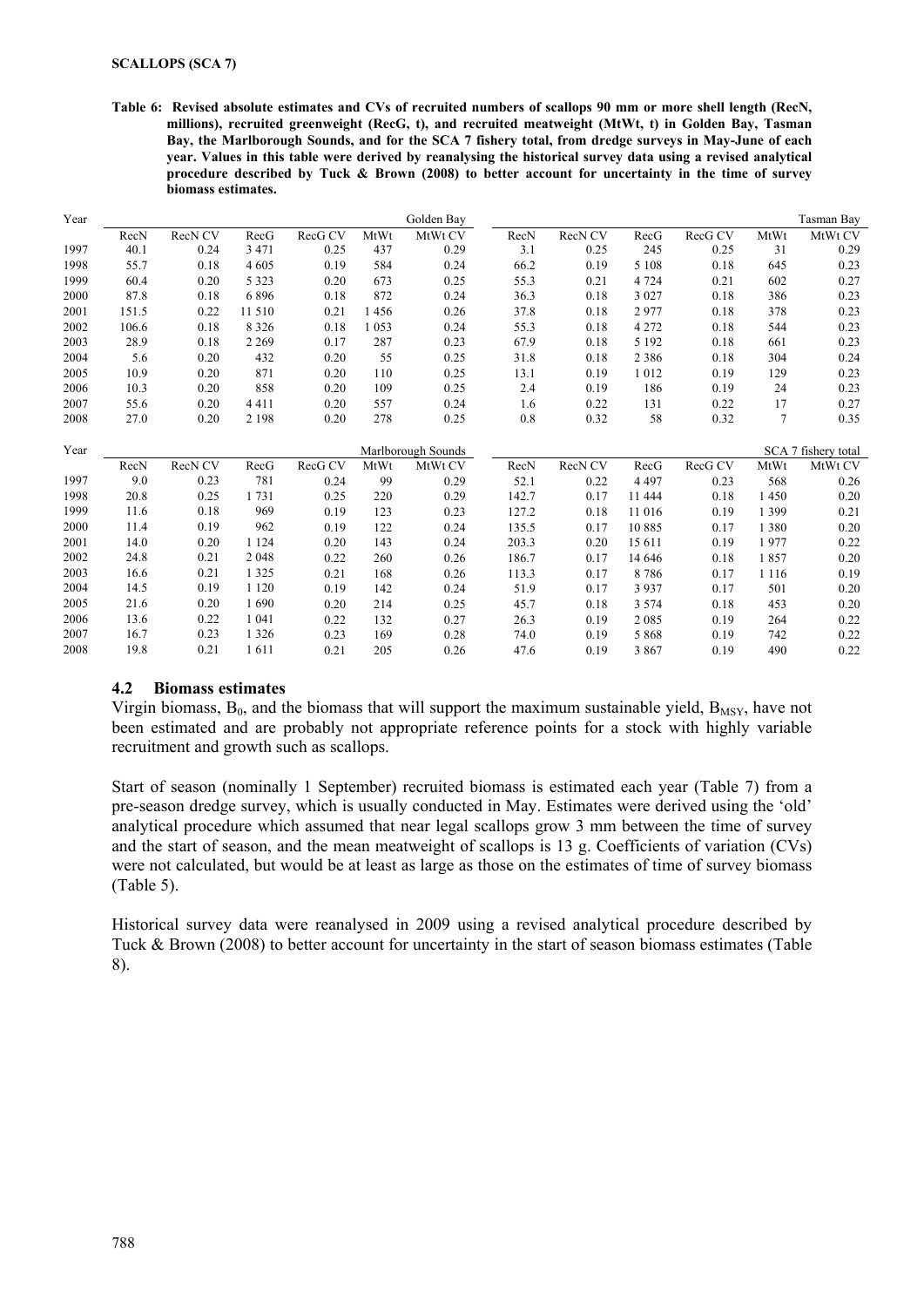**Table 7: Historical estimates of mean projected meatweight biomass (t) of recruited scallops (90 mm or longer shell length) at 1 September in the survey year. Estimates were derived using the 'old' analytical procedure which assumed that near legal scallops grow 3 mm between the time of survey and the start of season (1st September), and the mean meatweight of scallops is 13 g. CVs were not calculated, but would be at least as large as those on the estimates of time of survey biomass (Table 5).** 

| Year | Golden Bay | Tasman Bay | Marl. Sounds | Total SCA 7 |
|------|------------|------------|--------------|-------------|
| 1997 | 510        | 31         | 79           | 620         |
| 1998 | 575        | 482        | 191          | 1 2 4 7     |
| 1999 | 859        | 572        | 127          | 1557        |
| 2000 | 1 3 4 3    | 611        | 142          | 2096        |
| 2001 | 1782       | 643        | 181          | 2606        |
| 2002 | 1 3 5 0    | 1 0 2 4    | 327          | 2 702       |
| 2003 | 372        | 1 157      | 230          | 1758        |
| 2004 | 108        | 694        | 376          | 1 1 7 8     |
| 2005 | 187        | 261        | 513          | 961         |
| 2006 | 232        | 50         | 336          | 618         |
| 2007 | 886        | 19         | 264          | 1 1 6 8     |
| 2008 | 449        | 8          | 333          | 789         |

**Table 8: Revised estimates of median projected meatweight biomass (t) of recruited scallops (90 mm or longer shell length) at 1 September in the survey year. Estimates were derived using the revised analytical procedure described by Tuck & Brown (2008).** 

| Year | Golden Bay | <b>CV</b> | Tasman Bay | CV   | Marl. Sounds | <b>CV</b> | Total SCA 7 | <b>CV</b> |
|------|------------|-----------|------------|------|--------------|-----------|-------------|-----------|
| 1997 | 432        | 0.26      | 38         | 0.27 | 98           | 0.26      | 572         | 0.20      |
| 1998 | 659        | 0.22      | 847        | 0.25 | 228          | 0.29      | 1737        | 0.17      |
| 1999 | 642        | 0.24      | 626        | 0.25 | 132          | 0.24      | 1404        | 0.19      |
| 2000 | 1 2 3 6    | 0.21      | 606        | 0.23 | 143          | 0.22      | 1969        | 0.17      |
| 2001 | 1640       | 0.24      | 945        | 0.25 | 185          | 0.23      | 2 7 9 8     | 0.18      |
| 2002 | 1 1 8 6    | 0.22      | 1 2 2 5    | 0.25 | 378          | 0.24      | 2 7 8 7     | 0.18      |
| 2003 | 354        | 0.22      | 1 1 1 0    | 0.24 | 232          | 0.24      | 1692        | 0.18      |
| 2004 | 79         | 0.23      | 468        | 0.22 | 246          | 0.24      | 797         | 0.17      |
| 2005 | 132        | 0.21      | 169        | 0.21 | 370          | 0.25      | 675         | 0.18      |
| 2006 | 265        | 0.25      | 43         | 0.24 | 272          | 0.26      | 580         | 0.21      |
| 2007 | 636        | 0.23      | 32         | 0.28 | 273          | 0.27      | 940         | 0.19      |
| 2008 | 313        | 0.22      | 15         | 0.31 | 270          | 0.23      | 597         | 0.18      |

### **4.3 Estimation of Maximum Constant Yield (MCY)**

MCY has not been estimated for SCA 7 scallops because it is not thought to be a reasonable management approach for highly fluctuating stocks such as scallops.

### **4.4 Estimation of Current Annual Yield (CAY)**

Historically, CAY has not been estimated for Golden and Tasman Bays because those areas operate under a fishing plan that involves enhancement and rotational fishing. Under legislation (section 14 of the Fisheries Act 1996), the catch limit for those parts of the fishery can be set at a level other than at the Maximum Sustainable Yield. Recently, however, Williams et al. (2009) estimated CAY retrospectively for Golden Bay, Tasman Bay, and the Marlborough Sounds from 1997 to 2008 as part of a project to review the Southern scallop fishery.

There is no enhancement or rotational fishing plan for the Marlborough Sounds, so sustainable harvests need to be set there each year. For the Marlborough Sounds, CAY was calculated using CAY  $= B_{\text{beg}} (1 - \exp(-F_{\text{ref}}))$  (Method 1,MFish 2008), where  $B_{\text{beg}}$  is the projected (i.e., 1 September) recruited meatweight biomass estimate and  $F_{ref}$  is  $F_{0.1}$ . This equation is appropriate where fishing occurs over a short period of the year.

The projected meatweight biomass estimate for the Marlborough Sounds from the 2008 survey, assuming a commercial density threshold of  $0.00$  or  $0.01$  scallops per  $m<sup>2</sup>$  and a mean meatweight of 13 g, or the resampled meatweight conversion factor (Tuck & Brown 2008), ranged from 263 to 333 t. Using the range of  $F_{0.1}$  of 0.55 to 0.63 gives CAY estimates (in tonnes meatweight) as follows:

|                   | $F_{0.1} = 0.55$ | $F_{0.1} = 0.63$ |
|-------------------|------------------|------------------|
| $B_{beg} = 263 t$ | 111t             | 123 t            |
| $B_{beg} = 333 t$ | 141 t            | 156 t            |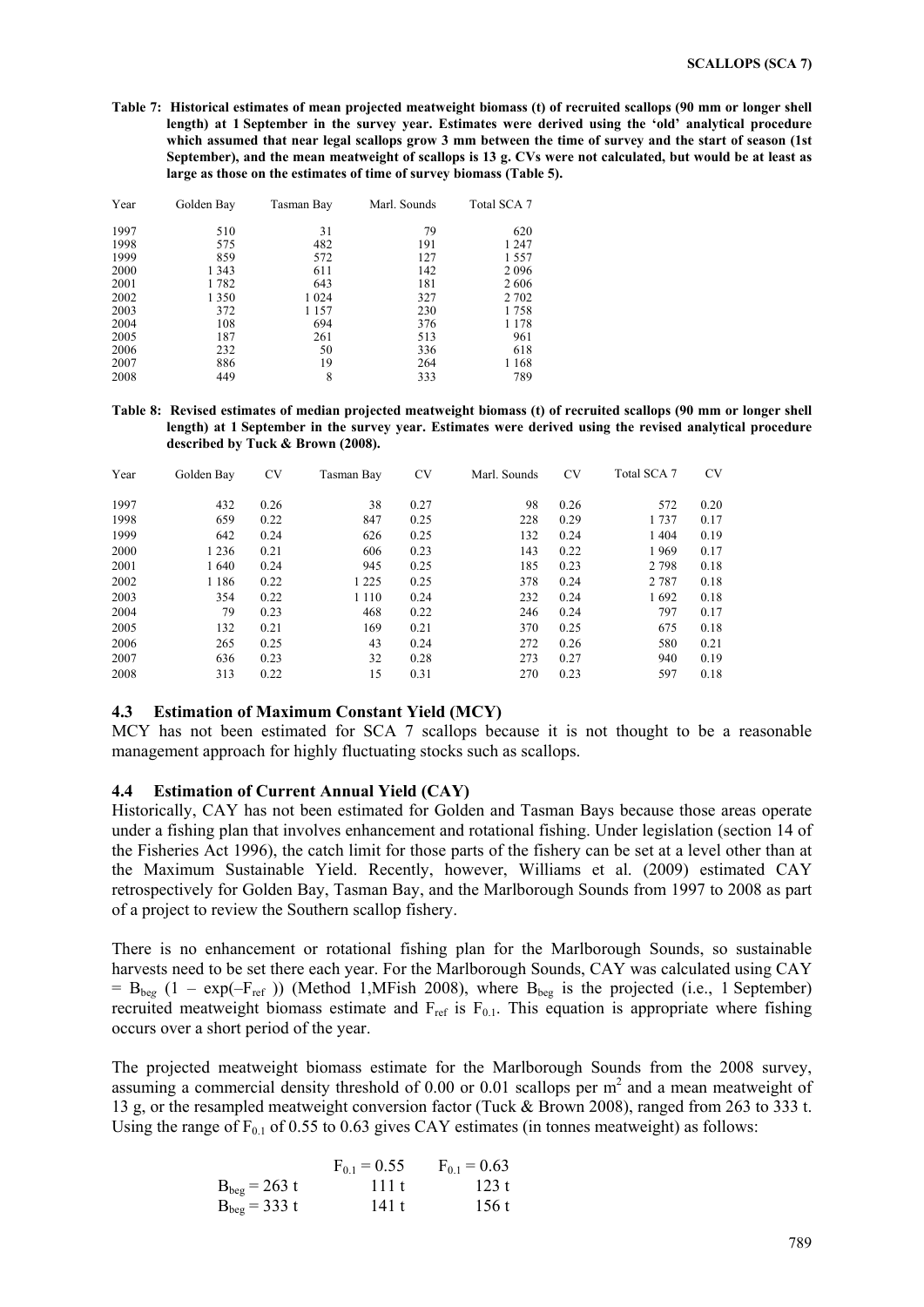This gives a CAY range of 111 to 156 tonnes meatweight at 1 September 2001. These estimates of CAY would have a CV at least as large as that of the estimate of start-of-season recruited biomass, are sensitive to assumptions about dredge efficiency, growth, expected recovery of meatweight from greenweight, commercial threshold densities (i.e., densities of recruited scallops below which it is uneconomic to fish), and relate to the surveyed beds only. The level of risk to the putative Marlborough Sounds scallop substock of fishing at the estimated CAY level cannot be determined.

The actual catch limit (MSCL in Table 2) is usually set at, or close to, the level of recruited relative meatweight biomass as determined in the pre-season abundance survey. This approach usually produces a value in the middle of the CAY range.

### **4.5 Other yield estimates and stock assessment results**

A simulation modelling study of the Challenger scallop fishery examined the effects of catch limits, exploitation rate limits, rotational fishing, and enhancement (Breen & Kendrick 1997). The results suggested that constant catch strategies are not safe, but constant exploitation rate strategies are safe, if the maximum rate is appropriate. Rotational fishing appears to be highly stabilising, even without enhancement; collapses occurred only when the short rotational periods are combined with high intensity. Three-year rotation appears to be safer than two-year rotation. Enhancement appears to improve safety, catch, and biomass, and slightly reduces the population variability. The conclusions from this study underpinned the agreed rotational and enhancement management framework for the fishery. However, the theory of rotational fishing assumes that scallops, and habitats important for scallops, are distributed approximately evenly among the areas (sectors) to be fished rotationally; this is probably an invalid assumption for the SCA 7 fishery sectors.

 $F_{0,1}$  was estimated for the Challenger fishery from a yield per recruit analysis using a size at recruitment of 90 mm and values of M of 0.40 and 0.50 (Breen & Kendrick 1999).  $F_{0.1}$  was 0.553 and 0.631, respectively. For similar values of minimum size and natural mortality, Cryer (1999) estimated  $F_{0.1}$  to be 0.469 and 0.508 in the northern scallop fishery. Consequently,  $F_{0.1}$  for the Challenger fishery is assumed to be in the range 0.47 to 0.63.

Scallop meatweight recovery (meatweight divided by greenweight) is variable among years and areas, but in general appears to highest in scallops from Golden Bay and lowest from those in Tasman Bay. Using data on the commercial landings of recruited scallops in the period 1996–2008, the mean annual meatweight recovery was 13.8% for Golden Bay, 11.8% for Tasman Bay, and 13.2% for the Marlborough Sounds.

## **5. STATUS OF THE STOCKS**

An estimate of current biomass is available for the SCA 7 fishery. Estimates of  $B_0$  and  $B_{MSY}$  are not available, and are probably not appropriate reference points for a stock with highly variable recruitment and growth such as scallops.

There has been a substantial decline in the biomass of scallops in both Golden Bay and Tasman Bay since about 2002; current biomass is extremely low in Tasman Bay. In contrast, biomass in the Marlborough Sounds has remained relatively stable over the same period. The cause of the biomass decline in Golden Bay and Tasman Bay is unknown, but it is thought to be associated with factors other than simply the direct removals of scallops by fishing. Indirect effects of fishing and/or environmental factors could have influenced scallop abundance.

Recent SCA 7 landings have been low, and Tasman Bay has been completely closed to commercial harvesting since 2006. Catch has been consistently below the TACC, which is set at a relatively high level under section 14 of the Fisheries Act 1996 because of the rotationally enhanced management strategy. The intended strategy was to open sectors on a three yearly rotational basis, with reseeding at the end of the season. This has not always occurred however, particularly in recent years. It is thought